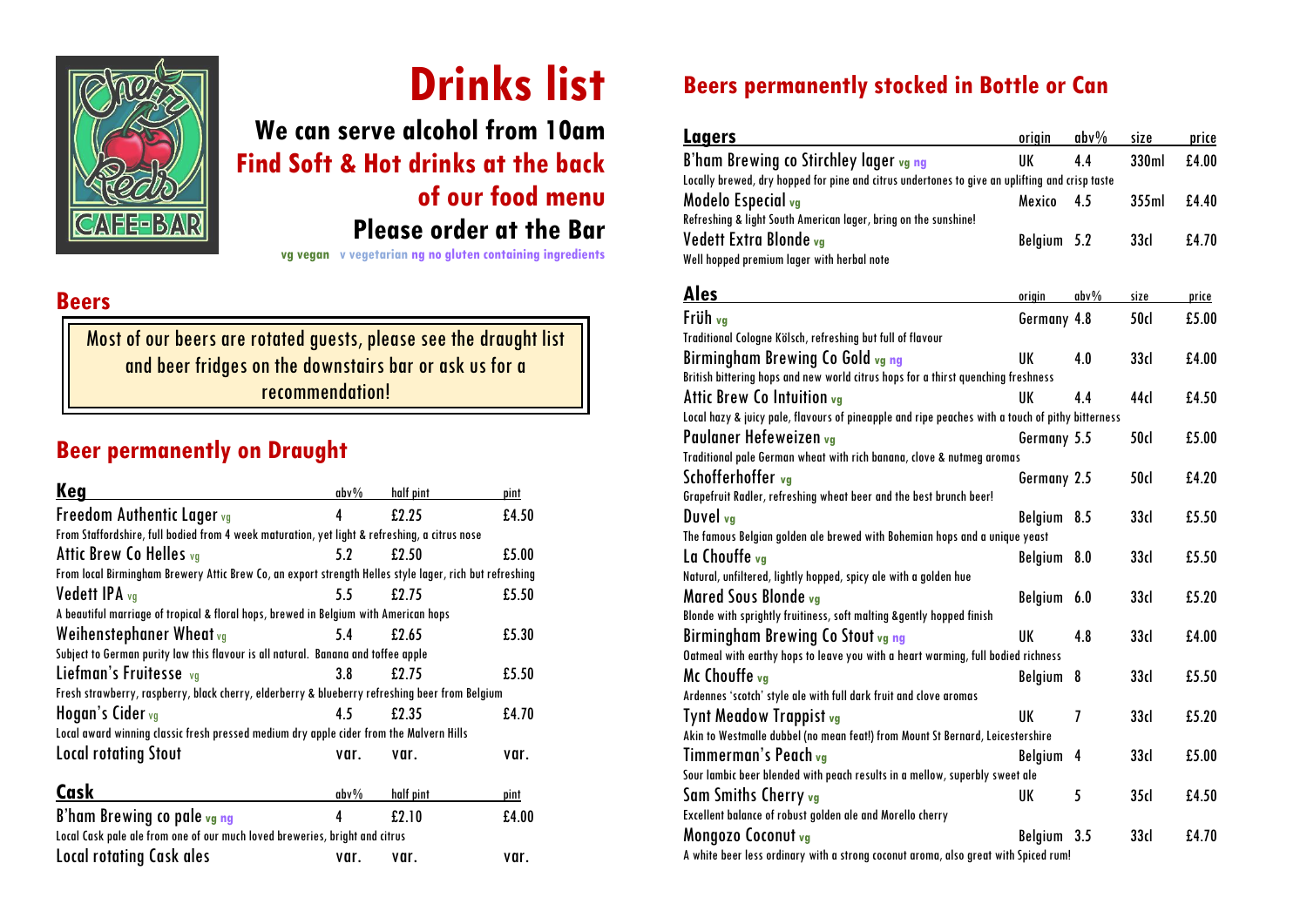| Lambics                                                           | origin         | $abv\%$ | size             | price |
|-------------------------------------------------------------------|----------------|---------|------------------|-------|
| Boon Gueze vg                                                     | <b>Belgium</b> | 7       | 375ml            | £7.00 |
| A fresh champagne sparkle to accompany the tart lambic qualities  |                |         |                  |       |
| Boon Kriek vg                                                     | <b>Belgium</b> | 4       | 375ml            | £7.00 |
| Freshly harvested cherries and conditioned in wood over winter    |                |         |                  |       |
|                                                                   |                |         |                  |       |
| <u> Low/No alcohol</u>                                            | origin         | $abv\%$ | size             | price |
| Birmingham Brewing Co Sober <sub>vg ng</sub>                      | UK             | 0.5     | 33 <sub>cl</sub> | £3.00 |
| Zingy & fresh triple hopped citrus pale, just without the alcohol |                |         |                  |       |
| <b>Big Drop Milk Stout</b>                                        | UK             | 0.5     | 33d              | £3.50 |
| Notes of coffee, cocoa nibs and a lingering hint of sweet vanilla |                |         |                  |       |
| Hogans High Sobriety <sub>vg</sub>                                | UK             | 1.0     | 50cl             | £3.90 |
| Light and refreshing low alcohol apple cider                      |                |         |                  |       |
| Check out our selection of guest Low/No Alcohol beers             |                |         |                  |       |
|                                                                   |                |         |                  |       |
| <b>Bottled Ciders</b>                                             | origin         | $abv\%$ | size             | price |
| Hogan's Vintage Pear <sub>vg ng</sub>                             | UK             | 5.4     | 50cl             | £4.50 |
| Traditional perry from excellent local cider makers from Alcester |                |         |                  |       |
| Saxby's Medium Apple <sub>vg ng</sub>                             | UK             | 3.8     | 50cl             | £4.50 |
| Slightly sweeter sparkling cider from Northampton                 |                |         |                  |       |
| Saxby's Plum Cider vg ng                                          | UK             | 3.8     | 50d              | £4.50 |
| Award winning made on their family farm near Northampton          |                |         |                  |       |
| Anning's Strawberry & Lime <sub>vg ng</sub>                       | UK             | 4.0     | 50cl             | £4.50 |
| <b>Made in Devon</b>                                              |                |         |                  |       |
| Anning's Pear & Peach <sub>vg ng</sub>                            | UK             | 4.0     | 50cl             | £4.50 |
| <b>Made in Devon</b>                                              |                |         |                  |       |
| Hogans Wild Elder vg ng                                           | UK             | 4.0     | 50cl             | £4.20 |
| Alcester made cider with fresh, hand-foraged elderflower          |                |         |                  |       |
| Aspall's vg ng                                                    | UK             | 5.0     | 33d              | £4.20 |
| Fruity, dry, racy, thirst-quenching, lip-smacking                 |                |         |                  |       |
| Hogans High Sobriety <sub>vg ng</sub>                             | UK             | 1.0     | 50cl             | £3.90 |
| Light and refreshing low alcohol apple cider                      |                |         |                  |       |

**More Ciders available on rotation, see the fridge by the downstairs bar**

| <b>Special occasion? Need space for meeting?</b> |
|--------------------------------------------------|
| Hire out one of our upstairs rooms for free!     |
| See cherryreds.com                               |

**Spirits** double take 50p off the price of two All vegan except Baileys All ng

| Gins                                                                          | 25ml price |
|-------------------------------------------------------------------------------|------------|
| Langley's                                                                     | £3.20      |
| Distilled in South Birmingham, juniper and coriander forward, with sage notes |            |
| <b>Roku Japanese Gin</b>                                                      | £4.70      |
| Sakura leaf & flower, sencha tea and gyokuro tea, sansho pepper and yuzu peel |            |
| Roundhouse                                                                    | £4.50      |
| From their central B'ham distillery, grapefruit and peppercorn notes          |            |
| Stratford Rhubarb pink                                                        | £4.50      |
| Stratford deep, rich Mulberry sloe gin                                        | £4.20      |
| Dr Eamer's British Berry pink                                                 | £4.00      |

O-COM

| <b>Vodkas</b>                          | 25ml price | Rums                               | 25ml price        |
|----------------------------------------|------------|------------------------------------|-------------------|
| Stolichnaya Red vodka                  | £3.20      | <b>Appleton Special Reserve</b>    | £3.20             |
| Reyka Icelandic Vodka                  | £3.40      | <b>Appleton Kingston White</b>     | £3.20             |
| <b>Two birds Salted Caramel</b>        | £3.50      | Old J vanilla Spiced/Cherry spiced | £3.20             |
|                                        |            | <b>Dark Matter Spiced</b>          | £3.20             |
|                                        |            | Koko Kanu Coconut                  | £3.70             |
| <u>Tequilas</u>                        |            |                                    | <u>25ml price</u> |
| Jose Cuervo gold                       | £3.20      | Jose Cuervo silver                 | £3.20             |
| <b>Tapatio Reposado</b>                | £4.00      | Kah Tequila reposado               | £4.50             |
| <b>Brandy/Liqueurs/Fortified Wines</b> |            | 25ml price (unless noted 50ml)     |                   |
| <b>Courvoisier VS</b>                  | £3.20      | Southern Comfort                   | £3.20             |
| <b>Disaronno Amaretto</b>              | £3.20      | Kahlua Coffee                      | £3.20             |
| <b>Bailey's Irish 50ml</b>             | £3.50      | <b>Cockburn's Port 50ml</b>        | £3.50             |
| <b>White Sambuca</b>                   | £3.20      | <b>Aperol Aperitivo</b>            | £3.20             |
| Jagermeister                           | £3.20      | Chase elderflower                  | £3.50             |
| Martini Dry 50ml                       | £3.50      | Martini Rosso 50ml                 | £3.50             |

# **Mixers ng vg**

| Draught Mixers Cola, lemonade, orange juice, apple juice, cranberry juice | £1.00 |
|---------------------------------------------------------------------------|-------|
| <b>House Tonic Waters</b>                                                 | £1.50 |
| Fevertree Elderflower Tonic, Ginger Ale or Ginger Beer                    | £2.00 |